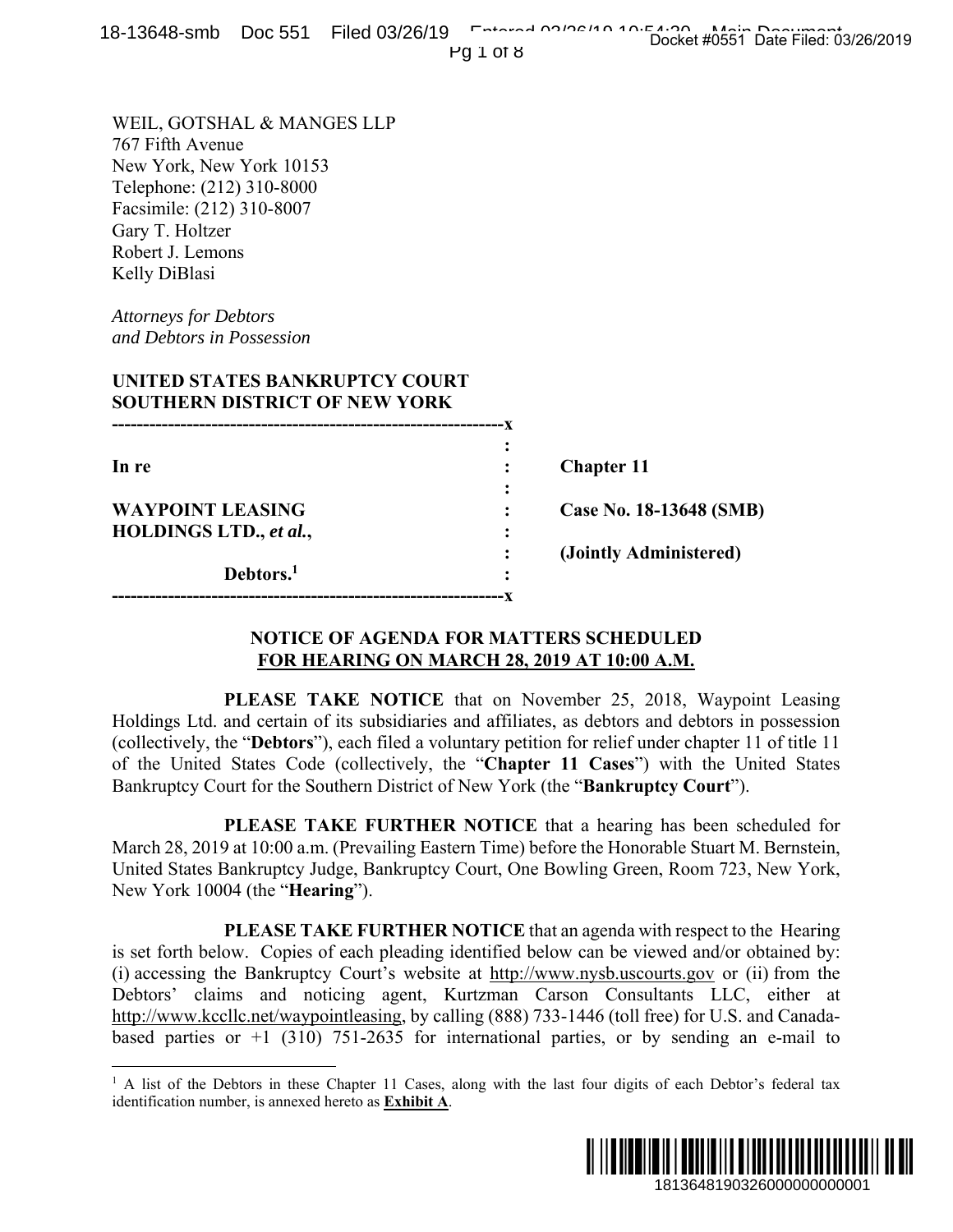## 18-13648-smb Doc 551 Filed 03/26/19 Entered 03/26/19 10:54:30 Main Document Pg 2 of 8

WaypointInfo@kccllc.com. Note that a PACER password is needed to access documents on the Bankruptcy Court's website.

# **I. UNCONTESTED MATTERS:**

1. Application of Debtors Pursuant to 11 U.S.C. §§ 327 and 328 and Fed. R. Bankr. P. 2014 and 2016 Authorizing Debtors to Retain Accenture LLP as Corporate Advisor *Nunc Pro Tunc* to the Petition Date **[ECF No. 298]**

Response Deadline: February 5, 2019 at 4:00 p.m., extended to March 7, 2019 at 10:00 a.m. for the U.S. Trustee.

# Responses Filed: None.

# Related Documents:

- A. Order Granting Debtors' Request for Adjournment of Hearing **[ECF No. 361]**
- B. Notice of Adjournment of Certain Retention Application Scheduled for Hearing on February 12, 2019 **[ECF No. 378]**
- C. Notice of Adjournment and Cancellation of Hearing Scheduled for March 14, 2019 **[ECF No. 526]**
- D. Supplemental Declaration of Michael B. Cox in Support of Application of Debtors **[ECF No. 549]**
- E. Certificate of No Objection Under 28 U.S.C. § 1746 Regarding Application of Debtors **[ECF No. 550]**

Status: This matter is going forward on an uncontested basis.

2. Application of Debtors Pursuant to 11 U.S.C. § 502(b)(9) and Fed. R. Bankr. P. 3003(c)(3) for Entry of Order Establishing Deadlines for Filing Proofs of Claim and Procedures Relating Thereto and Approving Form and Manner of Notice Thereof **[ECF No. 498]** 

Response Deadline: March 21, 2019 at 4:00 p.m.

Responses Filed: None.

# Related Documents:

- A. Notice of Hearing for Application of Debtors **[ECF No. 500]**
- B. Notice of Filing of Revised Proposed Bar Date Order and Proposed Bar Date Notice **[ECF No. 529]**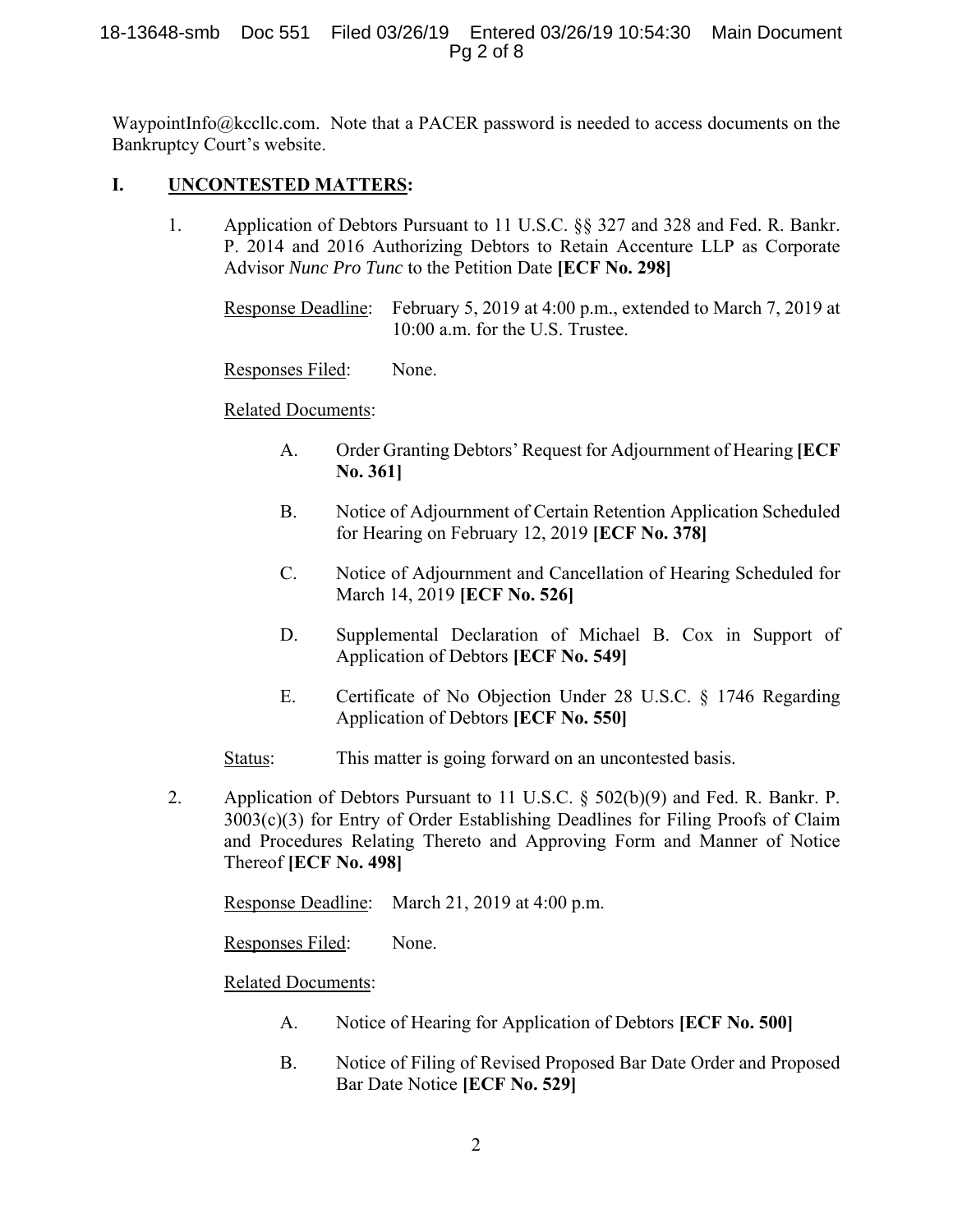## 18-13648-smb Doc 551 Filed 03/26/19 Entered 03/26/19 10:54:30 Main Document Pg 3 of 8

- C. Certificate of No Objection Under 28 U.S.C. § 1746 Regarding Application of Debtors **[ECF No. 542]**
- Status: This matter is going forward on an uncontested basis.

## **II. MATTER FOR WHICH OBJECTION DEADLINE HAS NOT YET PASSED**

3. Motion of Macquarie Rotorcraft Leasing Holdings Limited, as Purchaser, for Entry of Order Dismissing Chapter 11 Cases for (A) MSN 4466 Trust: Case No. 18- 13718, and (B) MSN 1251 Trust: Case No. 18-13751, Effective as of Closing Date Under Macquarie Purchase Agreement **[ECF No. 544]** 

Response Deadline: March 28, 2019 at 10:00 a.m.

Responses Filed: None.

Related Documents:

- A. Declaration of Michael J. Edelman in Support of an Order to Show Cause Scheduling a Hearing on Shortened Notice to Consider the Motion of Macquarie Rotorcraft Leasing Holdings Limited, as Purchaser **[ECF No. 545]**
- B. Order to Show Cause Scheduling a Hearing on Shortened Notice to Consider Dismissing Chapter 11 Cases **[ECF No. 547]**

Status: This matter is going forward.

## **III. ADJOURNED MATTER**

4. Application of Debtors Pursuant to 11 U.S.C. § 327, Fed. R. Bankr. P. 2014(a) and 2016, and Local Rules 2014-1 and 2016-1 for Authority to Employ and Retain KPMG as Accounting and Financial Reporting Advisors and Tax Advisors for the Debtors *Nunc Pro Tunc* to the Petition Date **[ECF No. 329]** 

Response Deadline: March 7, 2019 at 4:00 p.m.

Responses Filed: None.

Related Documents:

- A. Order Granting Debtors' Request for Extension of Objection Deadline for the United States Trustee **[ECF No. 460]**
- B. Notice of Adjournment and Cancellation of Hearing Scheduled for March 14, 2019 **[ECF No. 526]**
- Status: This matter is adjourned to May 16, 2019 at 10:00 a.m.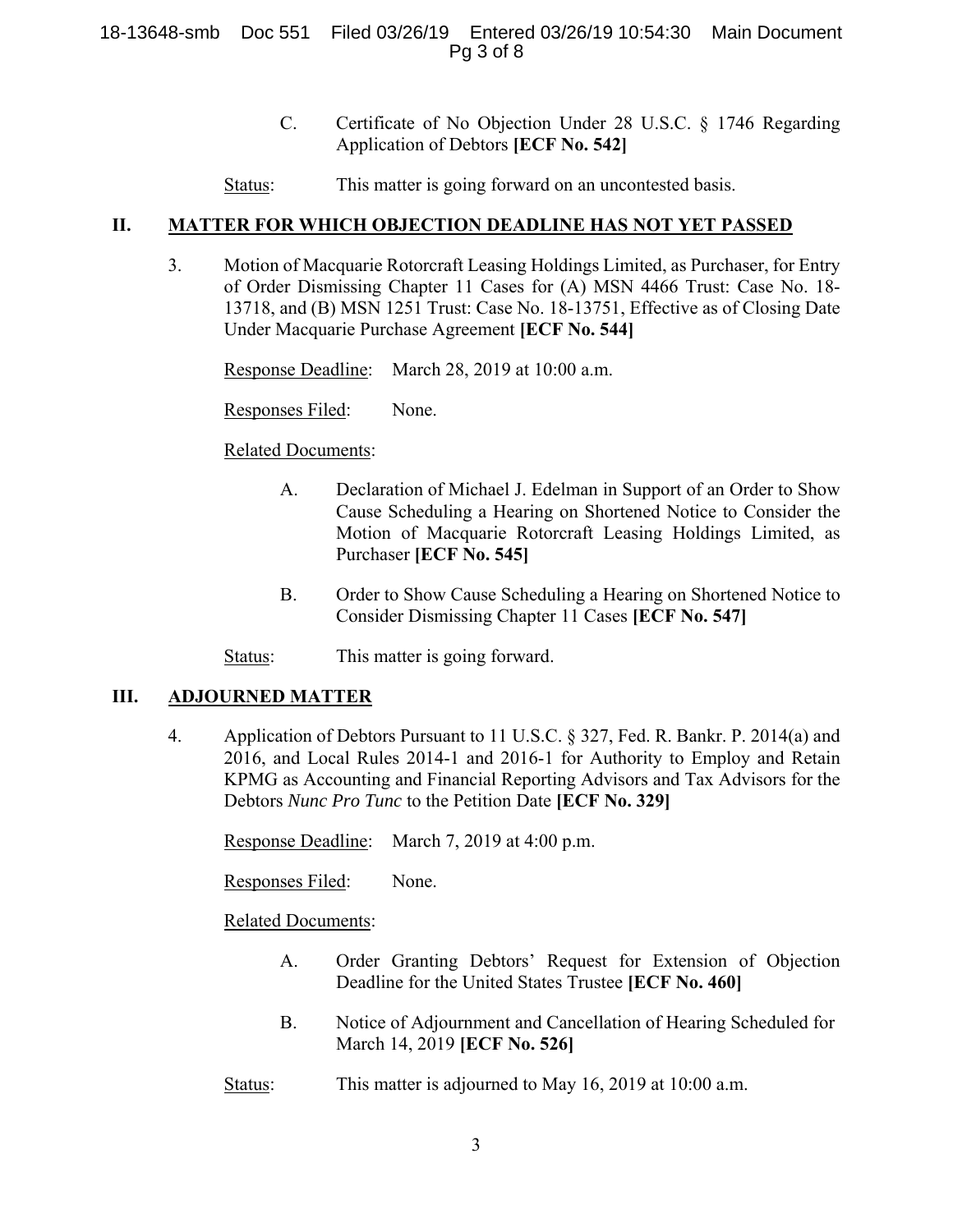18-13648-smb Doc 551 Filed 03/26/19 Entered 03/26/19 10:54:30 Main Document Pg 4 of 8

Dated: March 26, 2019 New York, New York

> /s/ Kelly DiBlasi WEIL, GOTSHAL & MANGES LLP 767 Fifth Avenue New York, New York 10153 Telephone: (212) 310-8000 Facsimile: (212) 310-8007 Gary T. Holtzer Robert J. Lemons Kelly DiBlasi

*Attorneys for Debtors and Debtors in Possession*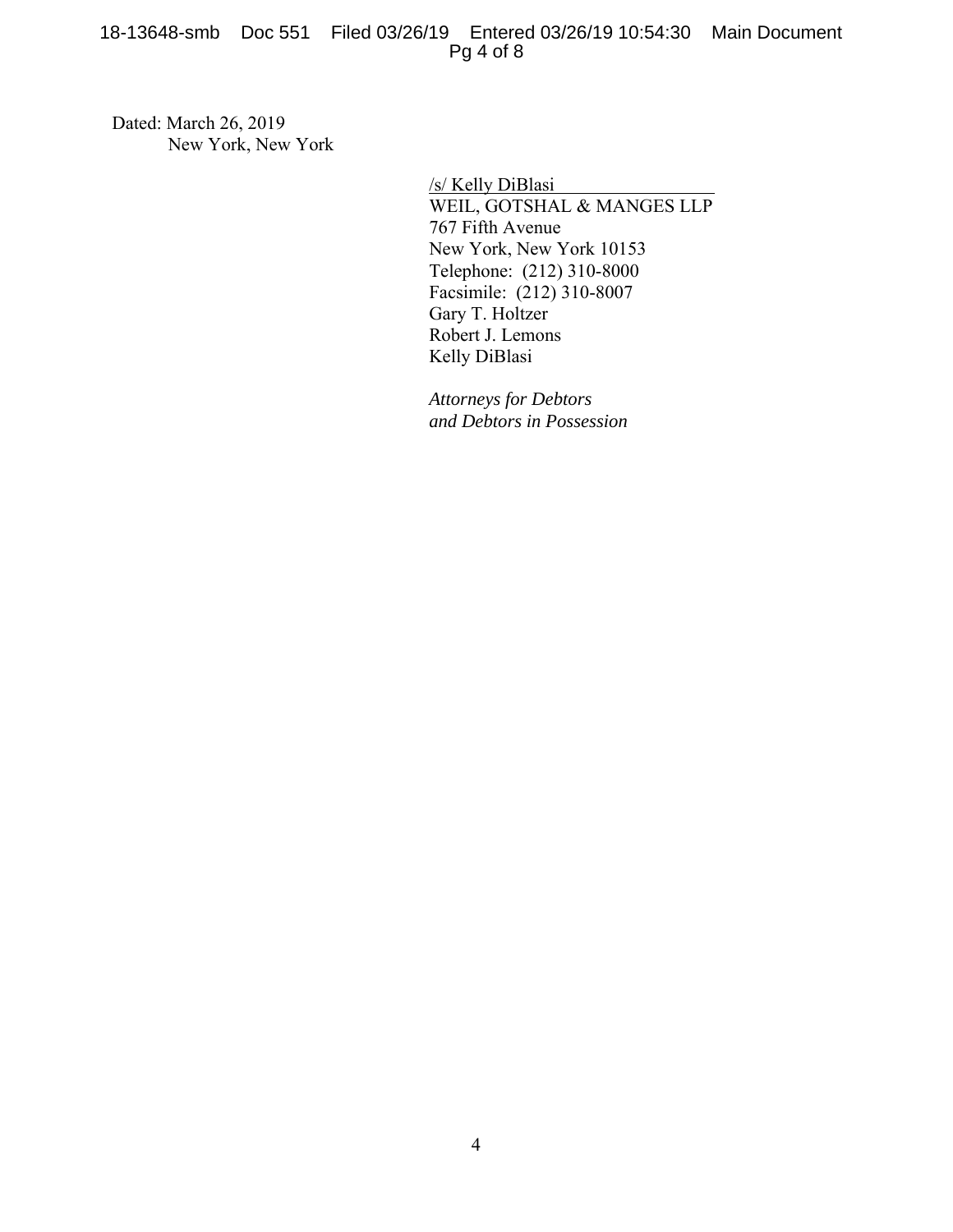18-13648-smb Doc 551 Filed 03/26/19 Entered 03/26/19 10:54:30 Main Document Pg 5 of 8

# **Exhibit A**

**Debtors**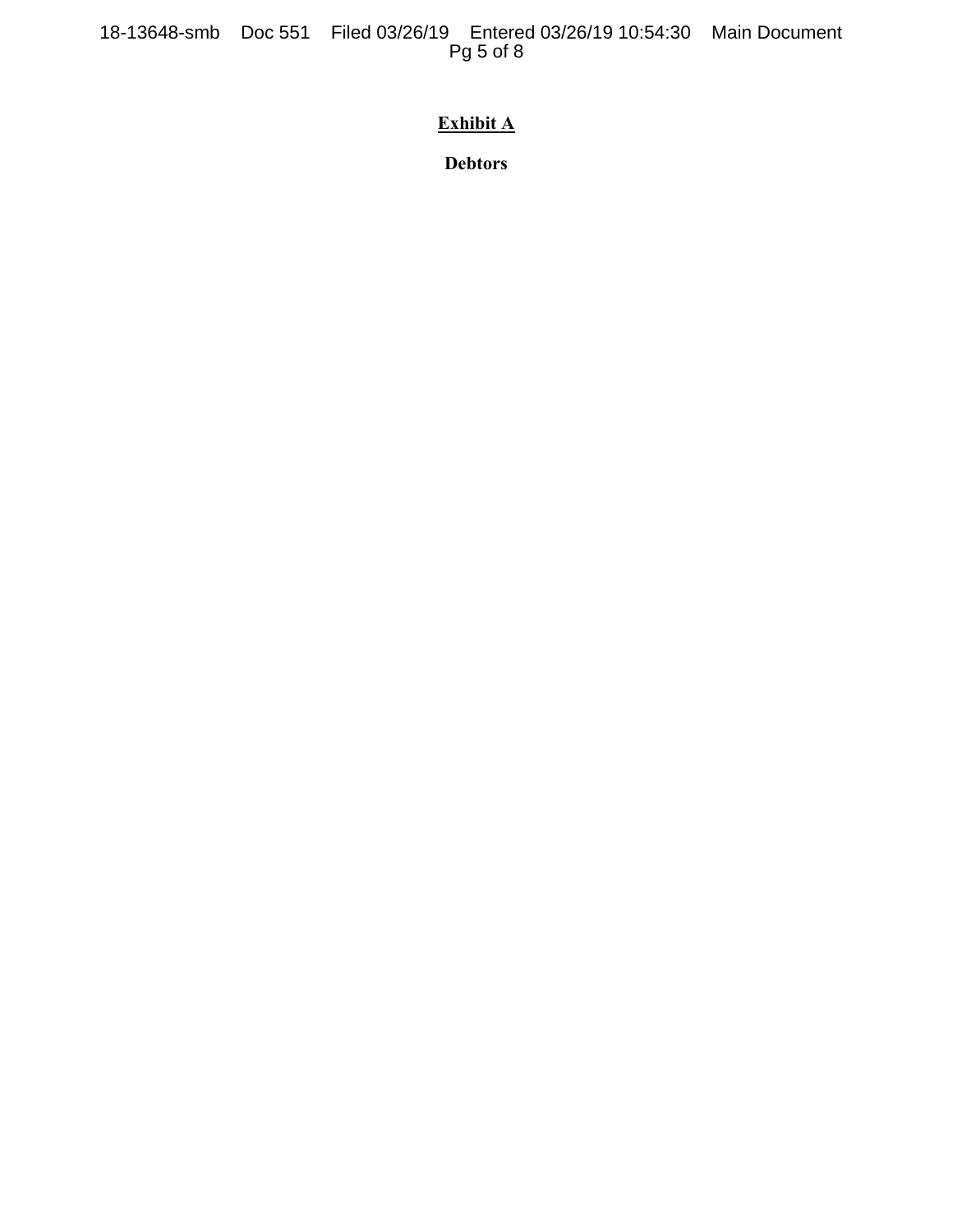| <b>Debtor</b>                             | Last 4<br>Digits of<br><b>Tax ID</b><br><b>Number</b> | <b>Debtor</b>                                  | Last 4<br>Digits of<br><b>Tax ID</b><br><b>Number</b> |
|-------------------------------------------|-------------------------------------------------------|------------------------------------------------|-------------------------------------------------------|
| Waypoint Leasing Holdings Ltd.            | 2899                                                  | <b>MSN 760682 Trust</b>                        | N/A                                                   |
| Waypoint Leasing (Luxembourg)<br>S.à r.l. | 7041                                                  | <b>MSN 920022 Trust</b>                        | N/A                                                   |
| Waypoint Leasing (Ireland)<br>Limited     | 6600                                                  | <b>MSN 920062 Trust</b>                        | N/A                                                   |
| Waypoint Asset Co 10 Limited              | 2503                                                  | <b>MSN 920125 Trust</b>                        | N/A                                                   |
| MSN 2826 Trust                            | N/A                                                   | <b>MSN 9229 AS</b>                             | 7652                                                  |
| MSN 2879 Trust                            | N/A                                                   | Waypoint Asset Co 3A Limited                   | 6687                                                  |
| Waypoint Asset Co 11 Limited              | 3073                                                  | <b>MSN 41371 Trust</b>                         | N/A                                                   |
| MSN 2905 Trust                            | N/A                                                   | Waypoint Asset Euro 1A Limited                 | 9804                                                  |
| Waypoint Asset Co 14 Limited              | 1585                                                  | MSN 4466 Trust                                 | N/A                                                   |
| Waypoint Asset Co 15 Limited              | 1776                                                  | MSN 4469 Trust                                 | N/A                                                   |
| Waypoint Asset Co 3 Limited               | 3471                                                  | MSN 6655 Trust                                 | N/A                                                   |
| AE Helicopter (5) Limited                 | N/A                                                   | Waypoint Leasing (Luxembourg)<br>Euro S.à r.l. | 8928                                                  |
| AE Helicopter (6) Limited                 | N/A                                                   | Waypoint Asset Co 1A Limited                   | 1208                                                  |
| <b>MSN 31141 Trust</b>                    | N/A                                                   | Waypoint Leasing Labuan 1A<br>Limited          | 2299                                                  |
| <b>MSN 31492 Trust</b>                    | N/A                                                   | Waypoint Asset Co 1C Limited                   | 0827                                                  |
| <b>MSN 36458 Trust</b>                    | N/A                                                   | Waypoint Asset Co 1D Limited                   | 7018                                                  |
| <b>MSN 760543 Trust</b>                   | N/A                                                   | Waypoint Asset Co 1F Limited                   | 6345                                                  |
| <b>MSN 760551 Trust</b>                   | N/A                                                   | Waypoint Asset Co 1G Limited                   | 6494                                                  |
| <b>MSN 760581 Trust</b>                   | N/A                                                   | Waypoint Asset Co 1H Limited                   | 7349                                                  |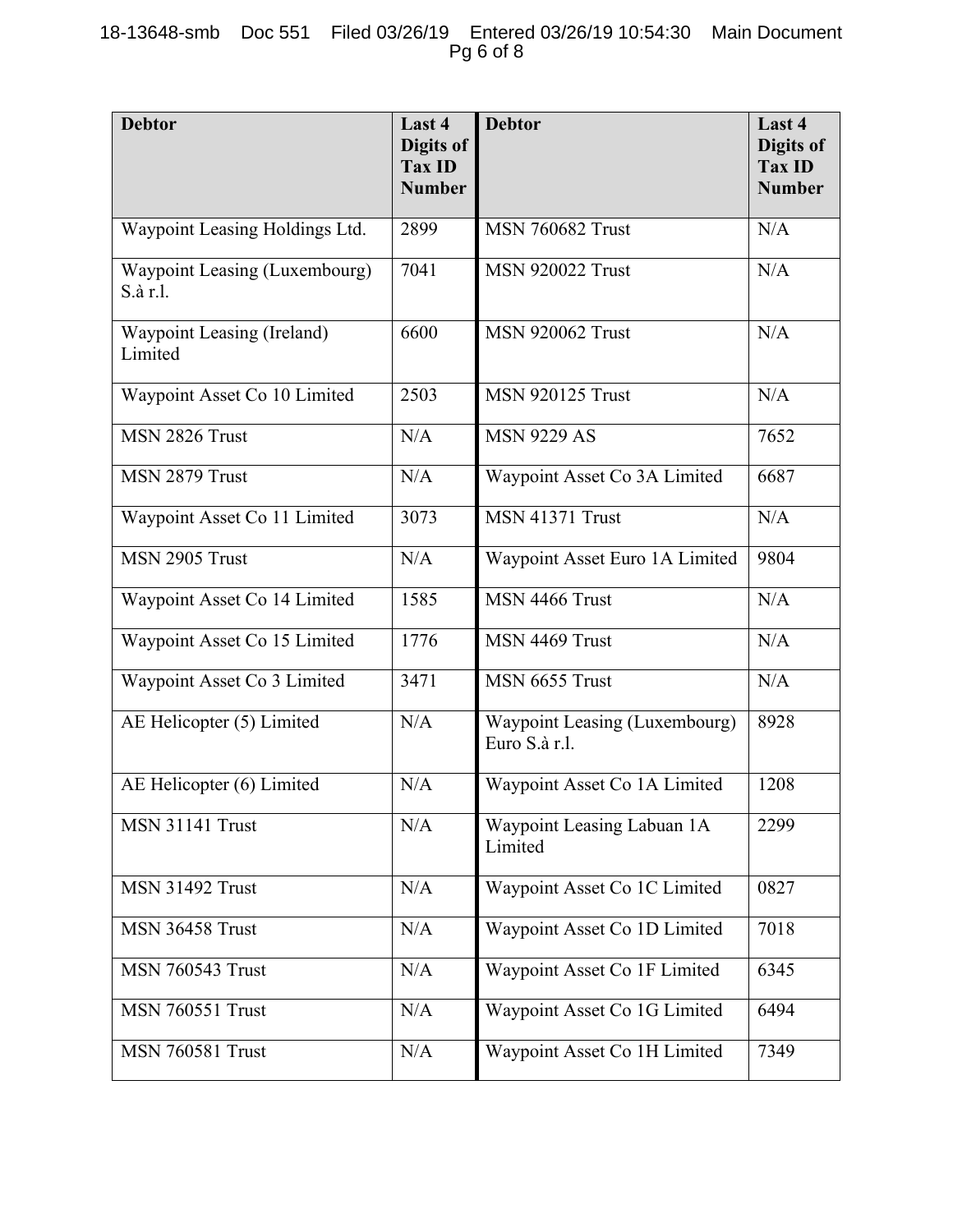| <b>Debtor</b>                         | Last 4<br>Digits of<br><b>Tax ID</b><br><b>Number</b> | <b>Debtor</b>                  | Last 4<br>Digits of<br><b>Tax ID</b><br><b>Number</b> |
|---------------------------------------|-------------------------------------------------------|--------------------------------|-------------------------------------------------------|
| <b>MSN 760628 Trust</b>               | N/A                                                   | Waypoint Asset Co 1J Limited   | 7729                                                  |
| <b>MSN 760631 Trust</b>               | N/A                                                   | <b>MSN 20159 Trust</b>         | N/A                                                   |
| MSN 6658 Trust                        | N/A                                                   | Waypoint Asset Funding 6 LLC   | 4964                                                  |
| Waypoint 760626 Business Trust        | N/A                                                   | Waypoint Asset Co 7 Limited    | 9689                                                  |
| MSN 7152 Trust                        | N/A                                                   | Waypoint Asset Euro 7A Limited | 2406                                                  |
| MSN 7172 Trust                        | N/A                                                   | Waypoint Asset Co 8 Limited    | 2532                                                  |
| Waypoint Asset Funding 3 LLC          | 4960                                                  | <b>MSN 31041 Trust</b>         | N/A                                                   |
| Waypoint Asset Malta Ltd              | 5348                                                  | <b>MSN 31203 Trust</b>         | N/A                                                   |
| Waypoint Leasing Labuan 3A<br>Limited | 8120                                                  | <b>MSN 31578 Trust</b>         | N/A                                                   |
| Waypoint Leasing UK 3A Limited        | 0702                                                  | <b>MSN 760617 Trust</b>        | N/A                                                   |
| Waypoint Asset Co 4 Limited           | 0301                                                  | <b>MSN 760624 Trust</b>        | N/A                                                   |
| Waypoint Asset Co 5 Limited           | 7128                                                  | <b>MSN 760626 Trust</b>        | N/A                                                   |
| MSN 1251 Trust                        | N/A                                                   | <b>MSN 760765 Trust</b>        | N/A                                                   |
| <b>MSN 14786 Trust</b>                | N/A                                                   | <b>MSN 920063 Trust</b>        | N/A                                                   |
| MSN 2047 Trust                        | N/A                                                   | <b>MSN 920112 Trust</b>        | N/A                                                   |
| MSN 2057 Trust                        | N/A                                                   | Waypoint 206 Trust             | N/A                                                   |
| Waypoint Asset Co 5B Limited          | 2242                                                  | Waypoint 407 Trust             | N/A                                                   |
| Waypoint Leasing UK 5A Limited        | 1970                                                  | Waypoint Asset Euro 1B Limited | 3512                                                  |
| Waypoint Asset Co 6 Limited           | 8790                                                  | Waypoint Asset Euro 1C Limited | 1060                                                  |
| <b>MSN 31042 Trust</b>                | N/A                                                   | <b>MSN 20012 Trust</b>         | N/A                                                   |
| <b>MSN 31295 Trust</b>                | N/A                                                   | <b>MSN 20022 Trust</b>         | N/A                                                   |